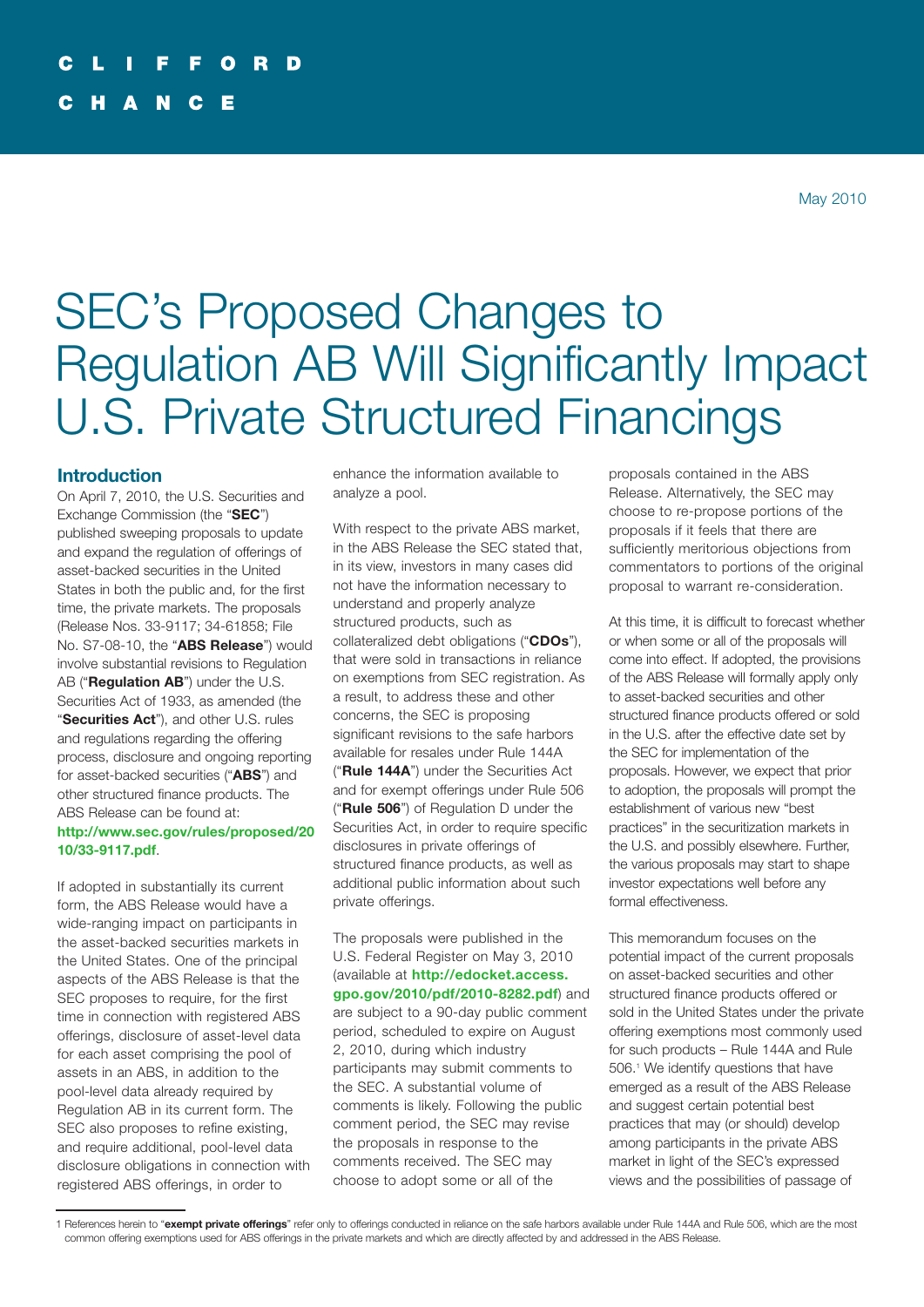the various proposals within the ABS Release. If you have comments, questions or concerns relating to the impact of the ABS Release on your business, please do not hesitate to contact the authors of this memorandum or your normal Clifford Chance contacts.

# **Highlights of New Disclosure Requirements Affecting Non-Public Offerings**

The ABS Release contains a number of proposed regulatory changes designed to increase transparency for investors in the U.S. securitization markets and reduce, and potentially even eliminate, reliance on nationally recognized statistical rating agencies ("**NRSROs**"). However, the ABS Release would also significantly expand the obligations of issuers and distributors of asset-backed securities. Highlights of the proposals contained in the ABS Release that impact (or will likely impact) the private asset-backed securities market include the following:

**n** Issuers of asset-backed securities or other structured finance products in most U.S. private transactions (including foreign issuers conducting a Rule 144A offering alongside a separate non-U.S. offering) will be required to undertake to provide, promptly upon request by any prospective purchaser of the securities, the same level of information as would be required in an SEC-registered transaction. In addition, for Rule 144A offerings, the issuer will be required to file a notification of the issuance of structured finance products with the SEC, setting out specified information about the offered securities and the underlying assets, within 15 days after the first sale of securities in the offering. This is similar to the filing that is currently required for offerings relying upon Rule 506 (which would also be

amended to apply to structured finance products).

- Significantly enhanced "loan-level" disclosure will be required on each of the underlying pool assets securing a structured finance product, with specific data fields identified by the SEC for 11 different asset types (although use of grouped data would be permitted for credit card ABS).
- The required loan-level data will be required to be filed with the SEC in computer-readable form, together with a computer program based on the "waterfall" contained in the transaction documents that permits an investor to run its own analysis of the assets and the cash flows (the "**waterfall computer program**").
- An issuer will be required to provide historical data with respect to assets that have been "put back" to the sponsor or originator for breaches of point-of-sale representations and warranties.
- $\blacksquare$  The possibility that new requirements proposed in the ABS Release could lead to parallel adoption in certain private ABS markets of public-market procedures, including (i) the use of a single prospectus containing all material information (other than pricing-dependent information) similar to the single-prospectus requirement for shelf offerings (thus eliminating the option of public ABS issuers to use a base, or program, prospectus and a transaction-specific prospectus supplement for each individual issuance), and (ii) the delivery to investors of a disclosure document at least five business days prior to any sale of an asset-backed security.

# **New Conditions for Offerings Relying on Rule 144A and Rule 506**

The ABS Release, if adopted, would for the first time require that an issuer make available disclosure in the private Rule 144A and Rule 506 markets that is consistent with that required in the U.S. public markets, effectively eliminating the flexibility of transaction parties to independently determine appropriate disclosure based upon what information may or may not be material in the context of a particular transaction. This aspect of the proposal represents a major change from prior practice and reflects a clear intention on the part of the SEC to close what it perceives as a gap in existing disclosure regulation.

Specifically, the SEC is proposing to make the availability of the safe harbors provided by Rule 144A and Rule 506 conditional on a requirement that, if the security offered or sold is a "structured finance product" within the meaning of the ABS Release, the underlying transaction agreement would have to grant any securities purchaser the right to obtain from the issuer promptly, upon request by the purchaser, such information as would be required if the offering were registered on Form S-1 or new Form SF-1 (for non-shelf offerings of ABS), as applicable, under the Securities Act. In addition, the issuer must represent in that transaction agreement that it will provide such information upon request. An issuer's failure to actually provide the required information would give rise to potential breach-of-contract claims, as well as the potential for SEC enforcement action against the issuer pursuant to proposed Rule 192, but would not, in either case, retroactively disqualify the issuer's compliance with the applicable safe harbor.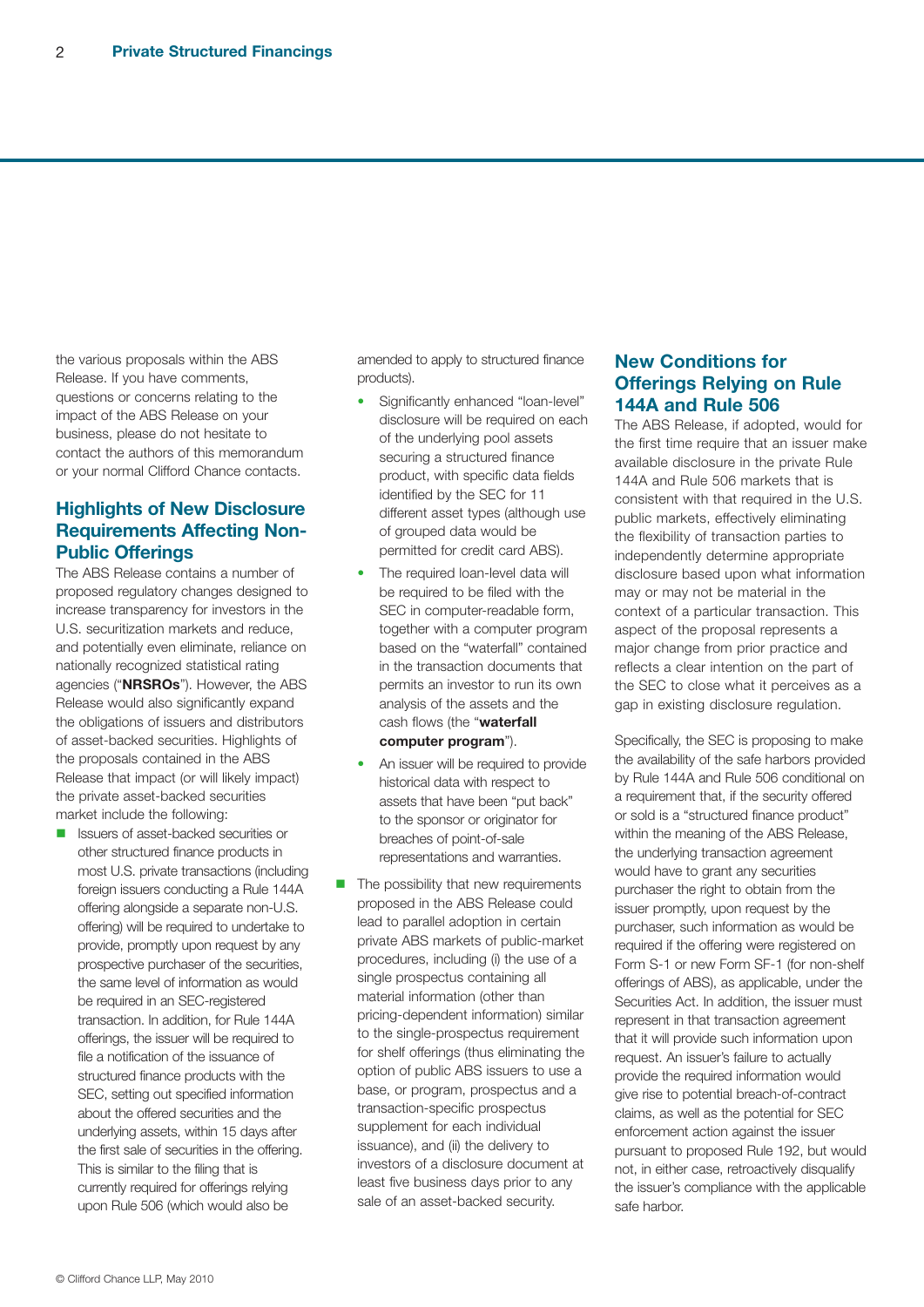The ABS Release would introduce a definition of "structured finance product" which would include, in addition to traditional "asset-backed securities" (as defined under Item 1101(c) of current Regulation AB), synthetic asset-backed securities and any "fixed-income or other security collateralized by any pool of selfliquidating financial assets, such as loans, leases, mortgages, and secured or unsecured receivables that entitles its holder to receive payments that depend on the cash flow from the assets." This includes "a collateralized mortgage obligation, a collateralized debt obligation, a collateralized bond obligation, a collateralized debt obligation of asset-backed securities, a collateralized debt obligation of collateralized debt obligations," or a security that at issuance is "commonly known as an asset-backed security or a structured finance product." This broad definition is designed at least to encompass certain managed ABS, and, since there is no requirement of having a "discrete pool of assets," would also generally encompass all managed structure finance products.

**Effect on Private Market: In light of the broad definition of "structured finance product" (which the ABS Release specifically states encompasses managed CDOs), sponsors and managers of private managed funds should begin to consider what are the distinguishing features of those funds that place them outside the scope of the definition of "structured finance products." Depending on the structure of the particular private managed fund, inclusion under the rules may hinge on narrow distinctions (such as**



#### **the meaning of the word "collateralized" within the definition of "structured finance product").**

With respect to Rule 144A, the scope of the information that could be requested also includes ongoing information regarding the securities that would be required by Section 15(d) of the Securities Exchange Act of 1934, as amended (the "**Exchange Act**"), if the issuer were required to file reports under that section, and the right to obtain the specified information would extend to any initial purchaser, any security holder or any prospective purchaser designated by a security holder.

**Effect on Private Market: Under Exchange Act Section 15(d), for an issuer that does not otherwise have <sup>a</sup> class of securities registered under the Exchange Act, the duty to file ongoing reports is automatically suspended after the first year if the securities of each class to which the registration statement relates are**

**held of record by less than 300 persons. <sup>2</sup> The ABS Release does not expressly address whether, by virtue of Exchange Act Section 15(d), an issuer of a "structured finance product" that relied on the Rule 144A safe harbor could suspend its ongoing reporting obligations after it makes available information equivalent to that which would otherwise be contained in its first annual report, as long as the issuer has less than 300 record holders and does not also have a class of securities registered under the Exchange Act. We expect that this particular question will be clarified during or following the public comment process.**

The end-result of these disclosure rules would be to harmonize disclosure levels in the public and private ABS markets, allowing investors in an exempt private offering of a structured finance product to receive substantially the same level of disclosure as in a registered offering.

<sup>2</sup> As noted in the ABS Release, typically the reporting obligations of asset-backed issuers (other than those with master trust structures) under Exchange Act Section 15(d) are suspended after they have filed one annual report because the number of record holders of each class of its securities is below the 300-record-holder threshold.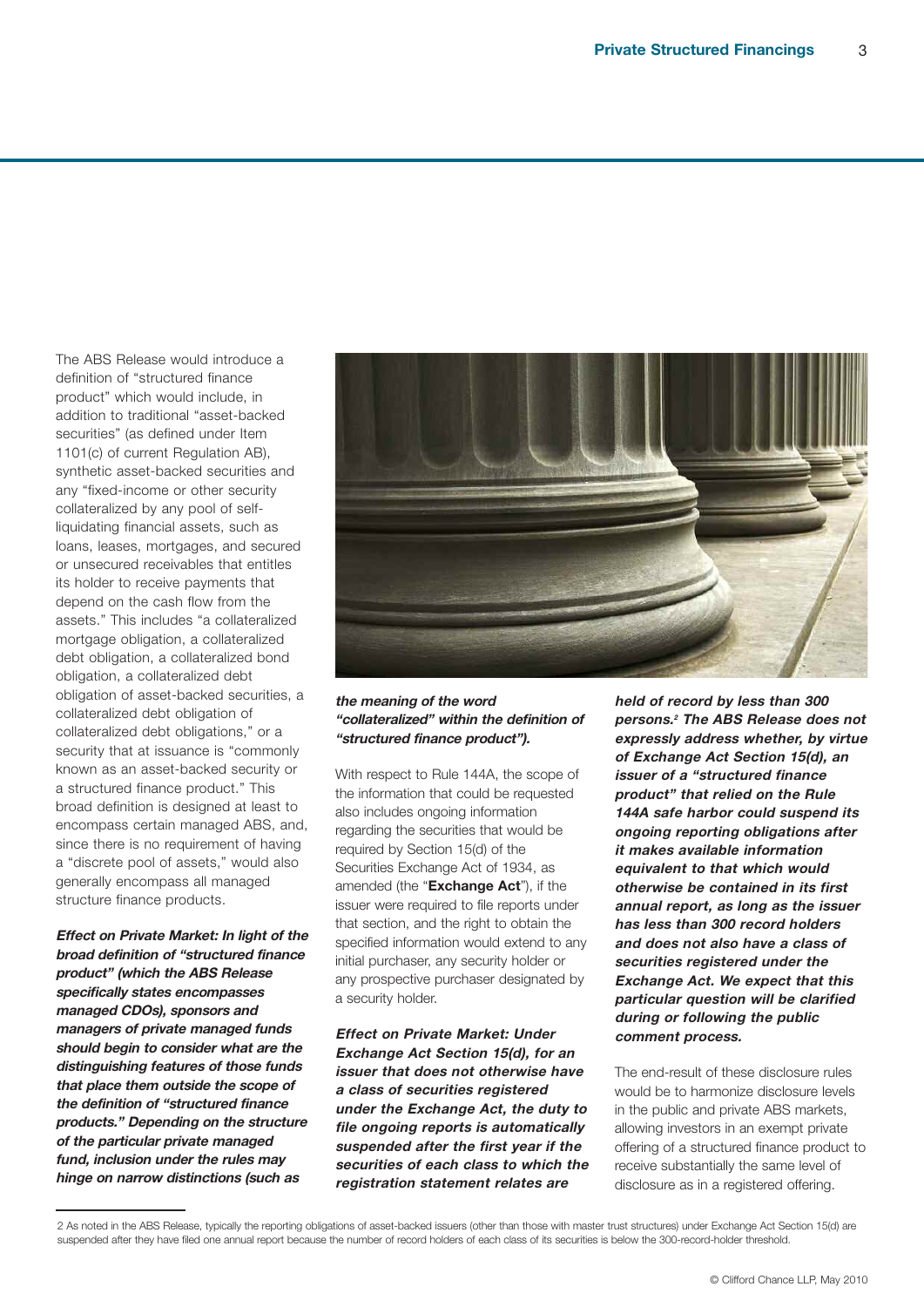# New Disclosure Requirements **Proposed Asset-Level Reporting Requirements**

Under the proposals in the ABS Release, a public issuer would be required to include detailed asset-level data both in the prospectus at the time of initial offering and in ongoing Exchange Act reports. This asset-level data would have to be provided in a standardized, computer-readable format filed on EDGAR (the SEC's electronic system for data submission) at the time of issuance, whenever new loans or other assets are added to the pool underlying the securities, and on an ongoing basis in periodic reports pursuant to Section 13 and Section 15(d) of the Exchange Act.

The ABS Release establishes general data points, as well as asset-classspecific data points for 11 specific asset classes (residential mortgages, commercial mortgages, auto loans, auto leases, equipment loans, equipment leases, student loans, credit cards, floorplan financings, corporate debt and resecuritizations) that would be required to be disclosed for each asset in a pool. Further, the ABS Release states that resecuritizations issued after the implementation date of the ABS Release would also be subject to the new requirements, regardless of whether the issuance of the resecuritization's underlying securities predates the implementation date.

**Effect on Private Market: Given the absence of grandfathering for resecuritizations having underlying securities that were issued prior to the ABS Release's implementation date, sponsors of such resecuritizations in exempt private offerings should begin to determine the type and level of disclosure that would satisfy disclosure obligations**

**under the ABS Release (if adopted in its current form) with respect to an asset-backed security underlying <sup>a</sup> resecuritization. A sponsor should plan now its disclosure procedures for any asset-backed security to be resecuritized in the future. In certain cases <sup>a</sup> private resecuritization sponsor may wish to expedite resecuritizations contemplated for the near (and possibly intermediate) term so as to achieve completion prior to the effectiveness of any final proposal. Meanwhile, resecuritization sponsors should consider the other issues raised below regarding the appropriate asset-level disclosure for private offerings in the interim.**

With respect to each individual asset in a pool (or, in a credit card ABS, each group of assets), the issuer would be required to provide specified data, including the terms of the asset, obligor characteristics, interest rates and primary servicer information. Issuers would also be required to update the asset-level data for changes to the pool prior to the date on and after which collections on the pool

assets accrue for the benefit of the ABS holders (the "**cut-off date**"), if the initial data is from an earlier date. These data points would include the current asset balance, the number of days the obligor is delinquent, the number of payments the obligor is past due as of the cut-off date and the remaining term to maturity.

Credit card ABS issuers would be exempt from the foregoing asset-level data disclosure obligations, but would instead be required to disclose grouped account data in the same standardized format.

**Effect on Private Market: Given the detailed asset-level disclosures required by the ABS Release, issuers in certain kinds of exempt private ABS offerings will need to balance their Securities Act disclosure obligations with any confidentiality restrictions that may apply to certain information about those assets. Although the ABS Release envisions disclosures to be in ranges or categories of coded responses to attempt to address this concern, <sup>a</sup> more granular focus is required to**

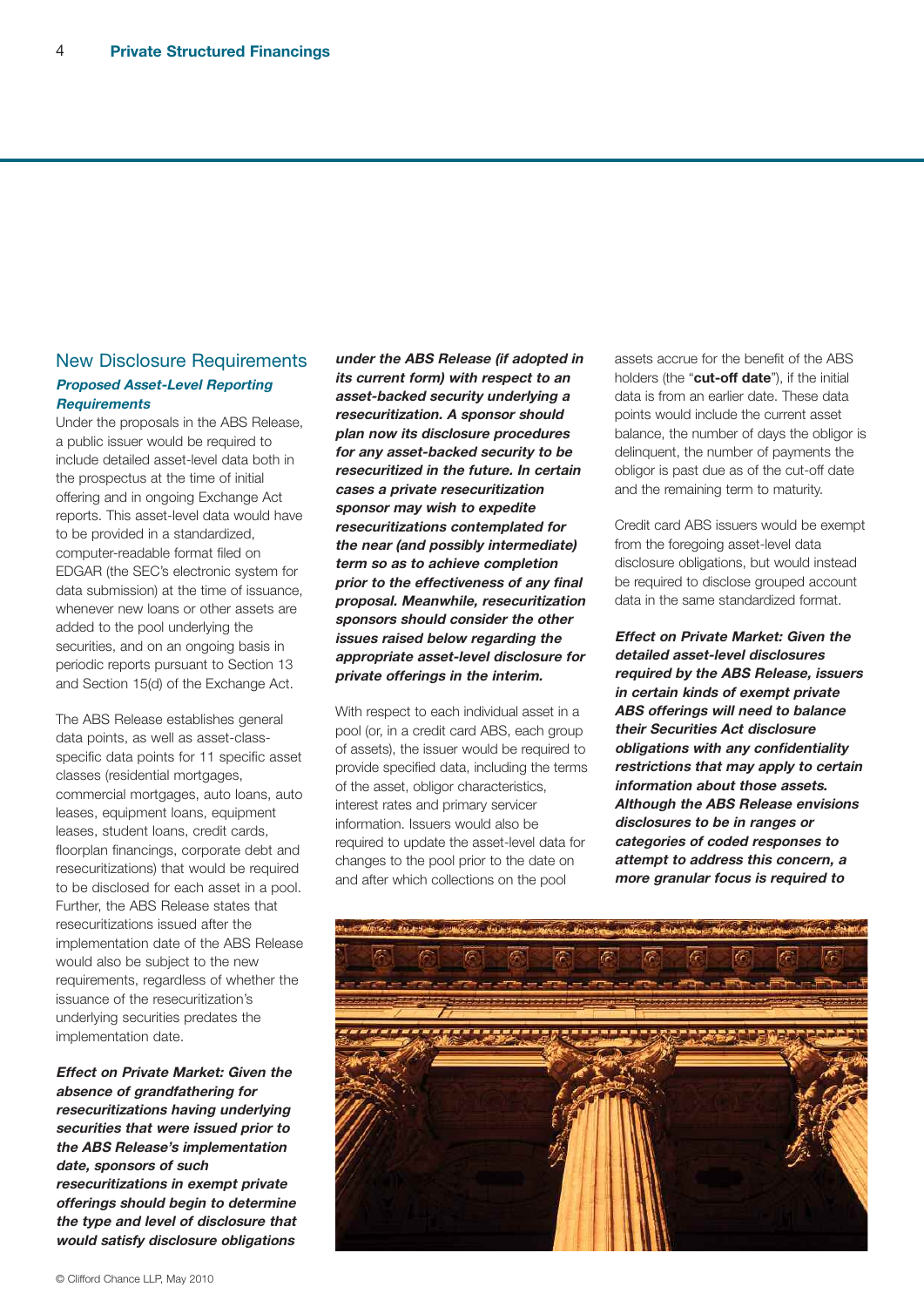**assess permissible disclosure for each data point of each asset class where these and other privacy concerns are present.**

**Although the changes in the ABS Release as proposed will not apply retroactively upon becoming effective, in view of the considerable focus in the ABS Release on asset-level disclosure, an issuer in an exempt private ABS offering should consider now what, if any, additional asset-level disclosure is appropriate to meet its disclosure obligations for securities law purposes. Similarly, consideration should be given to implementing other types of disclosures that the ABS Release would require for registered ABS offerings, including the waterfall computer program, disclosures relating to transaction parties, and static pool information. Even issuers of structured finance products in private placements relying directly on Section 4(2) or "Section 4(1½)" of the Securities Act should consider the effect of these (and other) provisions of the ABS Release on their disclosure obligations and practices.**

While issuers in public offerings of ABS in the U.S. would be required to file the relevant asset data (the "**asset data** file") on Form 8-K at various times during the offering process, including when a prospectus (both preliminary and final) is filed with the SEC and when updating disclosure is otherwise required, the ABS Release does not state that issuers in exempt private offerings of ABS will have to file the asset data file (though it is expected that they would be required to make it otherwise available).

If an SEC registrant experiences unanticipated technical difficulties that prevent the timely preparation and submission of an asset data file, the submission would still be considered timely if the asset data is posted on a website on the same day it was due to be filed on EDGAR, the website address is specified in the required exhibit, a legend is provided in the appropriate exhibit claiming the hardship exemption, and the asset data file is filed on EDGAR within six business days.

#### **Waterfall Computer Program**

Issuers of public asset-backed securities would be required to file on EDGAR a computer program (the "**waterfall computer program**") that gives effect to the contractual cash flow provisions of the securities in the form of downloadable source code in "Python," which (the SEC notes in the ABS Release) is a commonly used open source and interpretive computer programming language.

The filed source code for the waterfall computer program would have to provide a user with the ability to input its own assumptions regarding the future performance and cash flows from the pool assets, including assumptions about future interest rates, default rates, prepayment speeds, loss-given-default rates, and any other assumptions currently required to be described under Item 1113 of Regulation AB, in order to facilitate and better enable the investor to conduct its own evaluations. The waterfall computer program would be required to allow the user to integrate those assumptions with the asset data file that the issuer must make available at the time of the offering and on a periodic basis thereafter.

The waterfall computer program would also be required to produce a

programmatic output, in machinereadable form, of all resulting cash flows associated with the offered securities (including the amount and timing of principal and interest payments payable or distributable to a holder of each class of securities), and each other person or account entitled to payments or distributions in connection with the securities, until the final legal maturity date, all as a function of the inputs entered into the waterfall computer program. The issuer would be required to file with the SEC an example of the expected output for each tranche based on sample inputs entered into the waterfall computer program.

Like the asset data file, the waterfall computer program would be an integral part of the prospectus, as an issuer would be required to provide the waterfall computer program at the time of filing a preliminary prospectus, with data accurate as of the filing date. Similarly, the waterfall computer program would be required to be filed with the final prospectus, with data accurate as of that date of filing. An SEC registrant would be entitled to a hardship exemption similar to that described above.

**Effect on Private Market: Because <sup>a</sup> waterfall computer program would very likely be part of the marketing materials provided to prospective investors in exempt private offerings, initial purchasers in Rule 144A offerings, and placement agents in Rule 506 offerings, of structured finance products, which would otherwise have to be filed under new Form SF-1 if offered publicly, should consider what type and level of due diligence would need to be**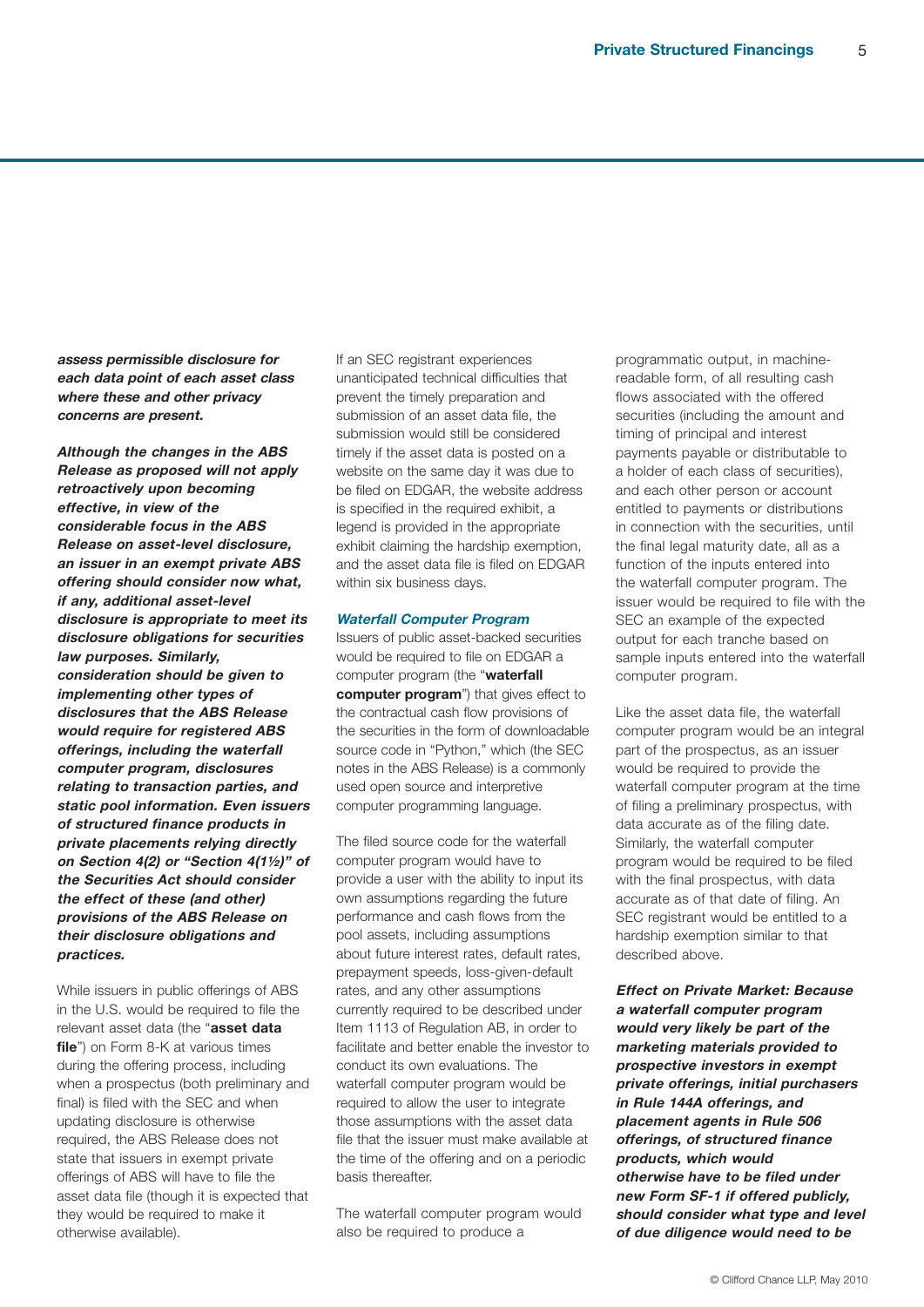**conducted with respect to the waterfall computer program.**

**In addition, regardless of who logistically constructs or designs the waterfall computer program, an issuer of a structured finance product will nevertheless face significant ultimate exposure and potential liability for the waterfall computer program, and therefore must perform <sup>a</sup> proactive role in developing and understanding the waterfall computer program, irrespective of any proactive role performed by its underwriter or placement agent or its accountants.**

# **Matters Relating to Transaction Parties**

#### Identification of Originator

Regulation AB currently provides that any party that has originated 10% or more of the assets underlying a transaction must be treated as an originator, even if that entity is not affiliated with the issuer or the sponsor. The SEC has expressed concern that this may result in minimal disclosure about originators where a substantial part of the underlying assets comes from third-party originators but no single originator represents more than 10% of the asset pool.

To address this concern, the ABS Release would identify an entity as an originator even if it originated less than 10% of the pool assets, if the cumulative amount of originated assets by parties other than the sponsor (or its affiliates) comprises more than 10% of the total pool assets.

**Effect on Private Market: This new proposal could limit the attractiveness, feasibility or economic viability of an asset manager accumulating pools of**

#### **third-party-originated assets with <sup>a</sup> view to securitization.**

#### Expanded Disclosure Regarding History of Assets Repurchased

The ABS Release proposes new disclosure relating to a sponsor's performance history with respect to asset-level warranties. Specifically, an issuer would be required to disclose on a rolling three-year basis the amount, if material, of securitized assets originated or sold by the sponsor or an identified originator that were "put back" to the sponsor or originator for repurchase as a result of a breach of any point-of-sale representation and warranty. This disclosure would be provided on a poolby-pool basis, together with the percentage of such assets that had not then been repurchased or replaced by the sponsor or originator.

**Effect on Private Market: Since disclosures relating to the history of "put backs" are proposed to cover <sup>a</sup> rolling three-year look-back period, as well as contain a breakdown of the amount of assets that were subject to "put back" requests but were not repurchased or replaced, issuers of ABS in exempt private offerings should ensure they have (or take necessary steps to obtain) operational and technical capacity to provide such information.**

The issuer would also be required to disclose whether an independent third party had given an opinion to the trustee confirming that any such assets that had not been repurchased did not in fact violate a representation or warranty.

Financial information about the party required to repurchase a pool asset upon breach of a representation and warranty pursuant to the transaction agreements

would also be required, including information about the interest of that party in the securitization. For example, information regarding the financial condition of an originator that accounts for 20% or more of the pool assets would be required if there is a material risk that its financial condition could have a material impact on the origination of its assets in the pool or on such originator's ability to comply with its repurchase obligations ("**put-backs**") for those assets. Information regarding the sponsor's financial condition would similarly be required to the extent that there is a material risk that its financial condition could have a material impact on its ability to comply with its repurchase obligations for those assets or could otherwise materially impact the pool.

In addition, for public offerings registered on Form SF-1, the issuer would be required to provide clear disclosure that the sponsor is not required by law to retain any interest in the securities and may sell any interest initially retained at any time.

#### **Prospectus Summary Requirements**

The SEC in the ABS Release expressed concern that existing prospectus summaries for ABS tend to describe structural features that are common to all securitizations of a particular asset class, rather than concentrating on the variances that might be material to the specific securities described in the prospectus. The ABS Release contains provisions requiring prospectus summaries to include statistical information relating to the types of underwriting or origination programs, exceptions to the underwriting or origination criteria and, where appropriate, modifications to pool assets after origination.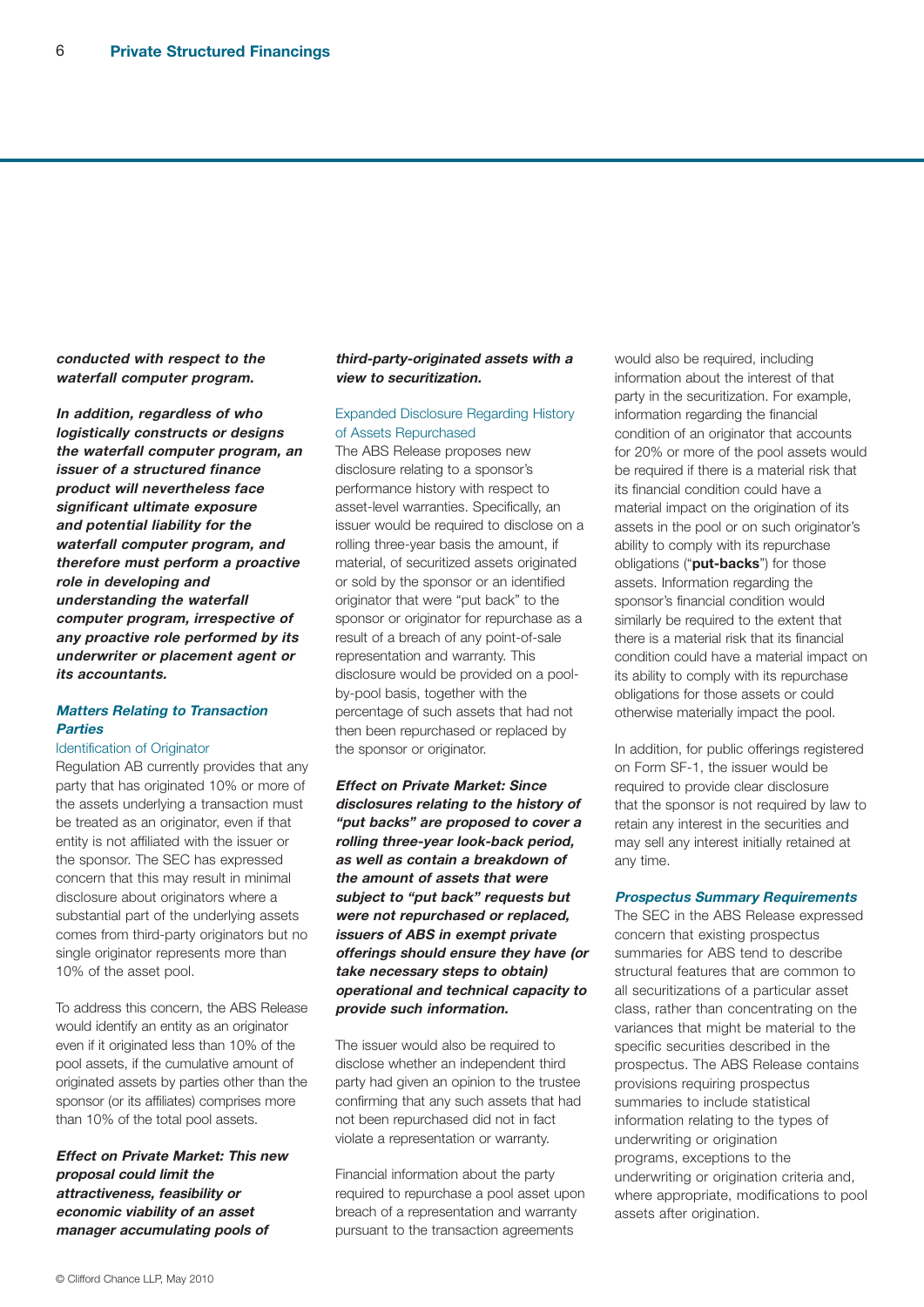**Effect on Private Market: Issuers in exempt private offerings should plan to adjust private offering disclosure to conform with the public disclosure requirements being proposed. Care will need to be exercised, however, in assessing whether particular requirements conflict with confidentiality restrictions under law or contract or call for commercially sensitive information. For example, it is unclear under this requirement how much detail an originator would have to provide about loans that did not meet its underwriting criteria. Identifying such loans may breach confidentiality provisions and disclosure of certain deficiencies may be commercially sensitive.**

#### **Enhanced Static Pool Disclosure**

The current version of Regulation AB introduced the idea of providing investors with historic pool information on a "static" basis. The SEC in the ABS Release has proposed four new disclosure requirements regarding static pool information to be filed on EDGAR:

- (1) narrative disclosure describing the static pool information presented;
- (2) a description of the methodology used in determining or calculating the characteristics and a description of any terms or abbreviations used;
- (3) a description of how the assets in the static pools shown in the prospectus differ from the pool assets underlying the securities being offered; and
- (4) if an issuer does not include static pool information or includes disclosure that is intended to serve as alternative static pool information, an explanation of why that issuer has not included static pool disclosure or why it has provided alternative information.

Static pool information related to delinquencies, losses and prepayments would also need to be presented for amortizing asset pools.

**Effect on Private Market: Whereas since the adoption of the existing Regulation AB, market practice with respect to most (if not all) asset classes of the exempt private ABS market has been to not include static pool information, under the ABS Release (as proposed) issuers of ABS in exempt private offerings would be required to provide enhanced static pool information and would thus need to consider how to comply with this requirement for each type of asset class.**

#### **Pool-Level Information**

Deviations from Underwriting Standards The issuer's disclosure regarding the underwriting of assets that deviate from the disclosed origination standards (for example, assets that are past due at the time of inclusion) must be accompanied by specific data about the amount and characteristics of those assets that did not meet the disclosed standards.

To the extent that disclosure is provided regarding compensating or other factors, if any, that were used to determine that the assets should be included in the pool, despite not having met the disclosed underwriting standards, the issuer would be required to specify the factors that were used in that determination and provide data on the amount of assets in the pool that are represented as meeting those factors. An example would be when a very low loanto-value ratio for a particular residential mortgage loan is considered by the originator to offset a poor credit score on the part of the borrower.



#### Verification Methods

The issuer would be required to disclose what steps were undertaken by the originator(s) to verify the information used in the solicitation, credit-granting or underwriting of the pool assets.

#### Modification of Assets

The issuer would be required to include disclosure of the provisions in the transaction agreements governing modification of the assets, disclosure about how modification may affect cash flows from the assets or to the securities and disclosure of whether or not a fraud representation is included among the representations and warranties.

**Effect on Private Market: To the extent an asset accumulator or asset manager purchases assets in the secondary market with an intent to securitize, it may not have access to the relevant data from the originator(s) of those assets. As such, it is not clear how an asset accumulator or asset manager making such secondary market purchases would comply with these new disclosure requirements under those circumstances.**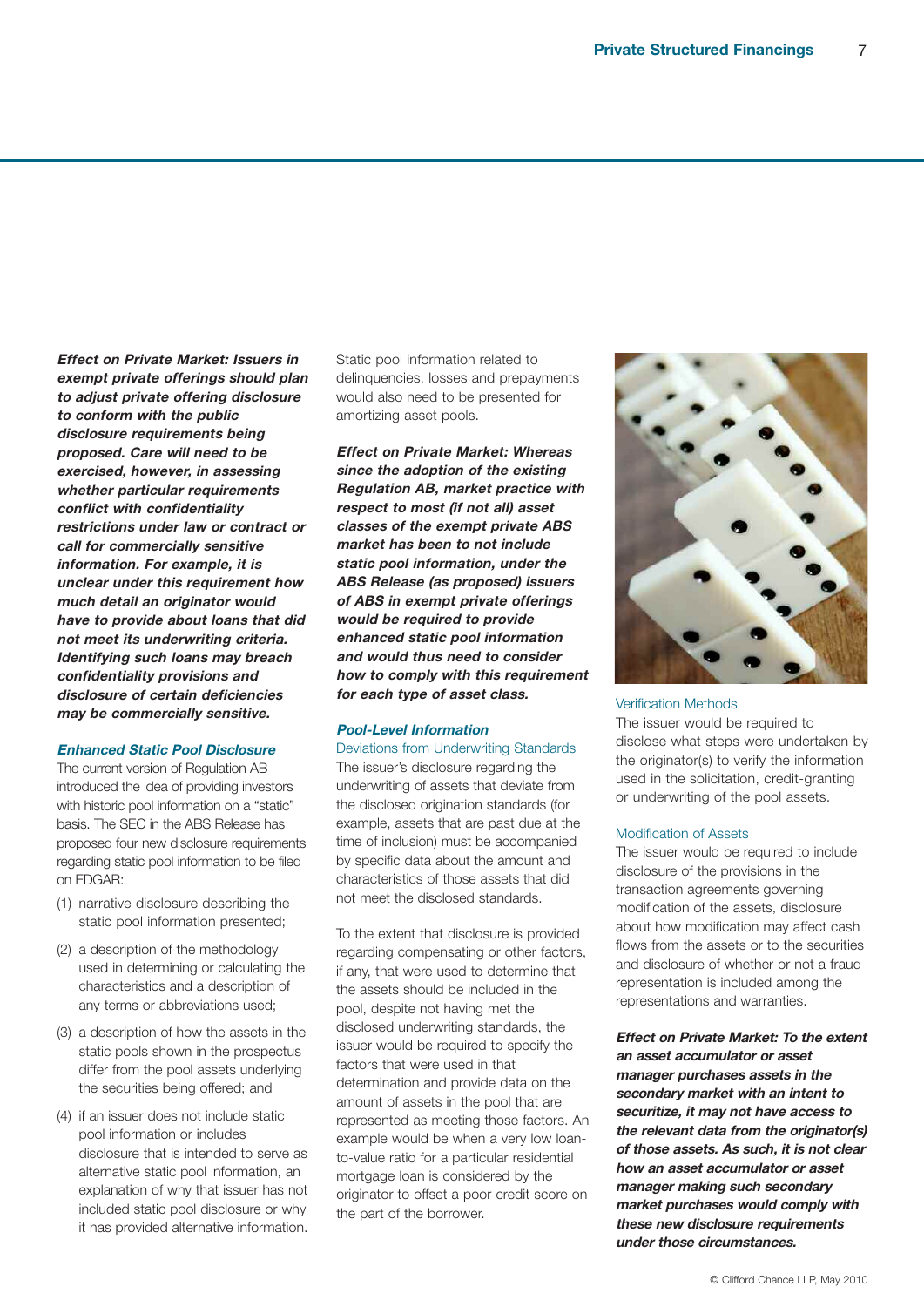### **Other Disclosure Requirements that Rely on Credit Ratings**

The ABS Release would eliminate existing exceptions to disclosure rules which are based on investment grade ratings, including:

- (1) removing an instruction to Item 1112(b), which provides that no financial information regarding a significant obligor is required if the obligations of the significant obligor are backed by the full faith and credit of a foreign government and the pool assets are securities that are rated investment grade by a NRSRO; and
- (2) removing an instruction to Item 1114 which relieves an issuer of the obligation to provide financial information when the obligations of the credit enhancement provider are backed by a foreign government and the enhancement provider has an investment grade rating.

**Effect on Private Market: It will be necessary to add corresponding disclosure in exempt private offerings of asset-backed securities** **and other structured finance products. While the requirements proposed for offerings relying on Rule 144A and Rule 506 are not contemplated to apply expressly to other types of private offerings, market participants must consider the degree, if any, to which an analogous and similar approach should be used in such offerings.**

# **Issues Regarding "Waiting Period" and Format of Offering Documents**

The SEC has expressed concern that shelf programs generally may have confused investors or presented a lower level of disclosure than stand-alone offerings, because the disclosure relating to the securities is split between a base, or program, prospectus and a transaction-specific prospectus supplement for each individual issuance. Specifically, in the ABS Release the SEC stated that the use of a base prospectus with a prospectus supplement has resulted in "unwieldy documents with excessive and inapplicable disclosure that is not useful



to investors." To address these concerns, the SEC has proposed new Rule 424(h) and Rule 430D as a framework for shelf offerings of assetbacked securities.

With respect to each offering, proposed Rule 430D would require substantially all of the information that was omitted from the form of prospectus (except for pricing-dependent information) to be filed with the SEC at least five business days in advance of the first sale of securities in the offering in a preliminary prospectus that must be in near-final form. As a consequence, the proposals would result in each offering being made on the basis of a single prospectus, rather than the existing base-and-supplement format.

**Effect on Private Market: As a result of this proposal, issuers of ABS in exempt private offerings may shift towards use of <sup>a</sup> single offering document and discontinue the use of <sup>a</sup> base offering document plus supplement.**

Consistent with current practice, under the proposals, the form of prospectus which would be contained in a Form SF-3 shelf registration statement may continue to omit any transaction structure or asset- or pool-specific information or data at the time it is declared effective by the SEC. However, under proposed new Rule 424(h), the issuer would be required to file a preliminary prospectus (a "**Rule 424(h) filing**" or "**Rule 424(h) prospectus**") that contains all transaction-specific information about the proposed offering (except pricing-dependent information) at least five business days in advance of the first sale of securities in the offering. This five-business-day period is intended by the SEC to give investors sufficient time to analyze the transaction and loan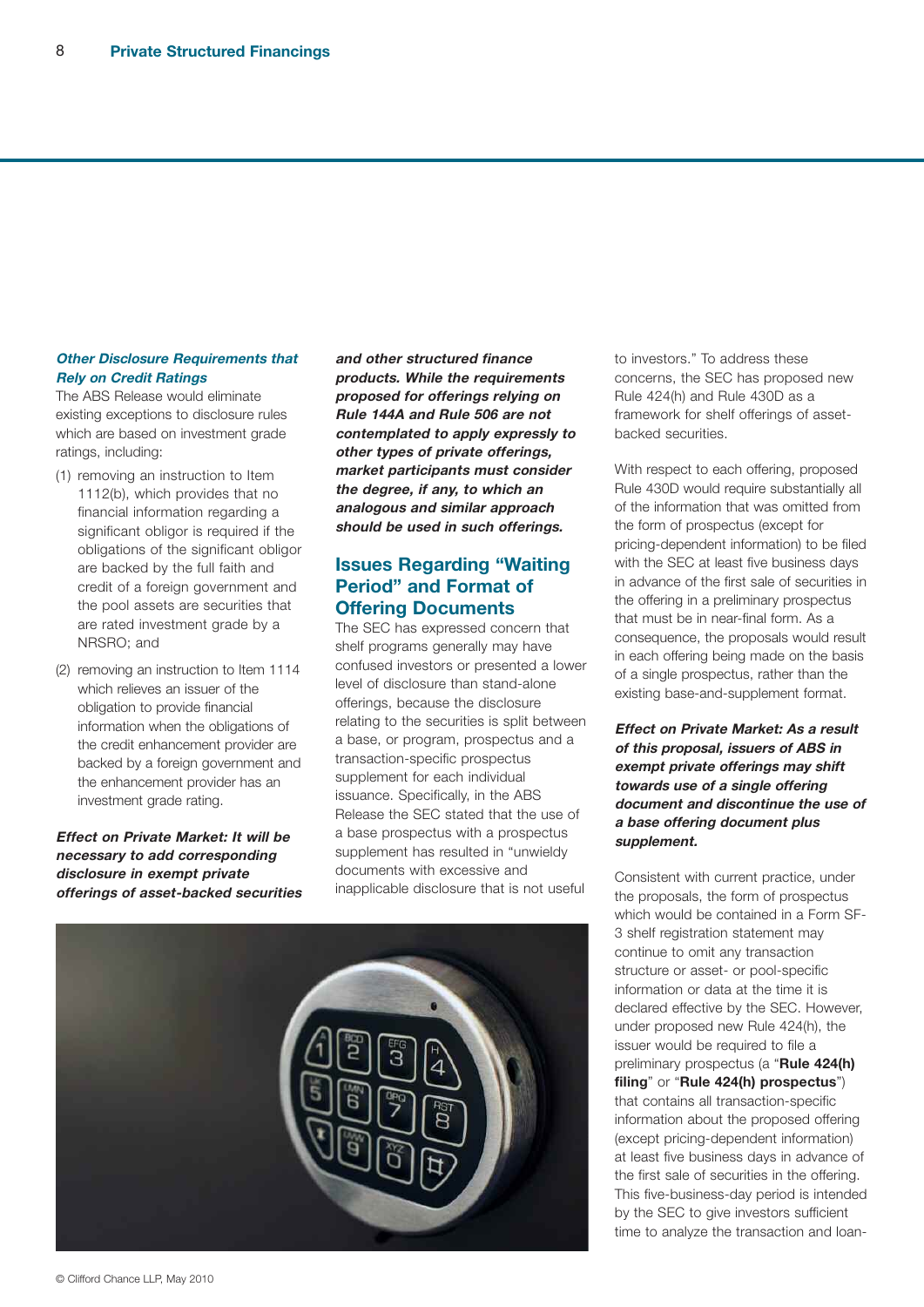level data and run their own scenario analysis using the waterfall computer program. If the preliminary prospectus is used earlier than such five-business-day period to offer the securities, the ABS Release would require it to be filed by the second business day after first use.

**Effect on Private Market: In light of this proposed five-business-day waiting period in registered shelf offerings, ABS issuers in exempt private offerings should consider implementing <sup>a</sup> similar waiting period between the distribution to investors of <sup>a</sup> preliminary offering document and delivery of <sup>a</sup> final offering document.**

Proposed Rule 430D would also provide that a material change in the information provided in the Rule 424(h) filing (other than pricing-dependent information), would require a new Rule 424(h) filing and consequently a new five-business-day waiting period.

**Effect on Private Market: In light of this proposal, ABS issuers in exempt private offerings should consider using <sup>a</sup> similar waiting period in circumstances where there have been material changes to <sup>a</sup> final offering document from the preliminary offering document. Issuers of structured finance products in private placements relying directly on Section 4(2) or "Section 4(1½)" of the Securities Act should consider implementing procedures similar to those noted above with respect to waiting periods.**

Similarly, the ABS Release eliminates the exemption for shelf-eligible ABS offerings from the so-called 48-hour rule, which requires a broker or dealer to deliver a preliminary prospectus to any



person at least 48 hours before such person is sent a confirmation.

# **Conclusion**

Beyond its effects on the public ABS markets, if adopted in its current form the ABS Release will have a significant impact on exempt private offerings of asset-backed securities and other structured finance products that are conducted in reliance on the safe harbors provided by Rule 144A and Rule 506 of Regulation D. The ABS Release would require substantially more disclosure in such offerings than is currently the market practice. The ABS Release is also likely to affect disclosure practices used by market participants in other types of private offerings of asset-backed securities and other structured finance products, such as private placements relying directly on Section 4(2) or "Section 4(1½)" of the Securities Act. By seeking to harmonize disclosure in the public and exempt private markets, the SEC in the ABS Release sends a strong signal that it expects a greater degree of disclosure and other "best practices" in exempt private offerings and sales of assetbacked securities and other structure finance products.

Participants in the exempt private markets for asset-backed securities and other structured finance products will be keenly following the comment process on the ABS Release over the coming weeks and months for signs of the level of acceptance of the proposals contained therein and the chance that they will either be adopted largely in their current form or, alternatively, substantially revised prior to adoption. Regardless of the outcome, the ABS Release justifies a current reassessment of U.S. private offering practices for structured finance products and is certain to result in fundamental changes in U.S. private offerings of structured finance products in the future.